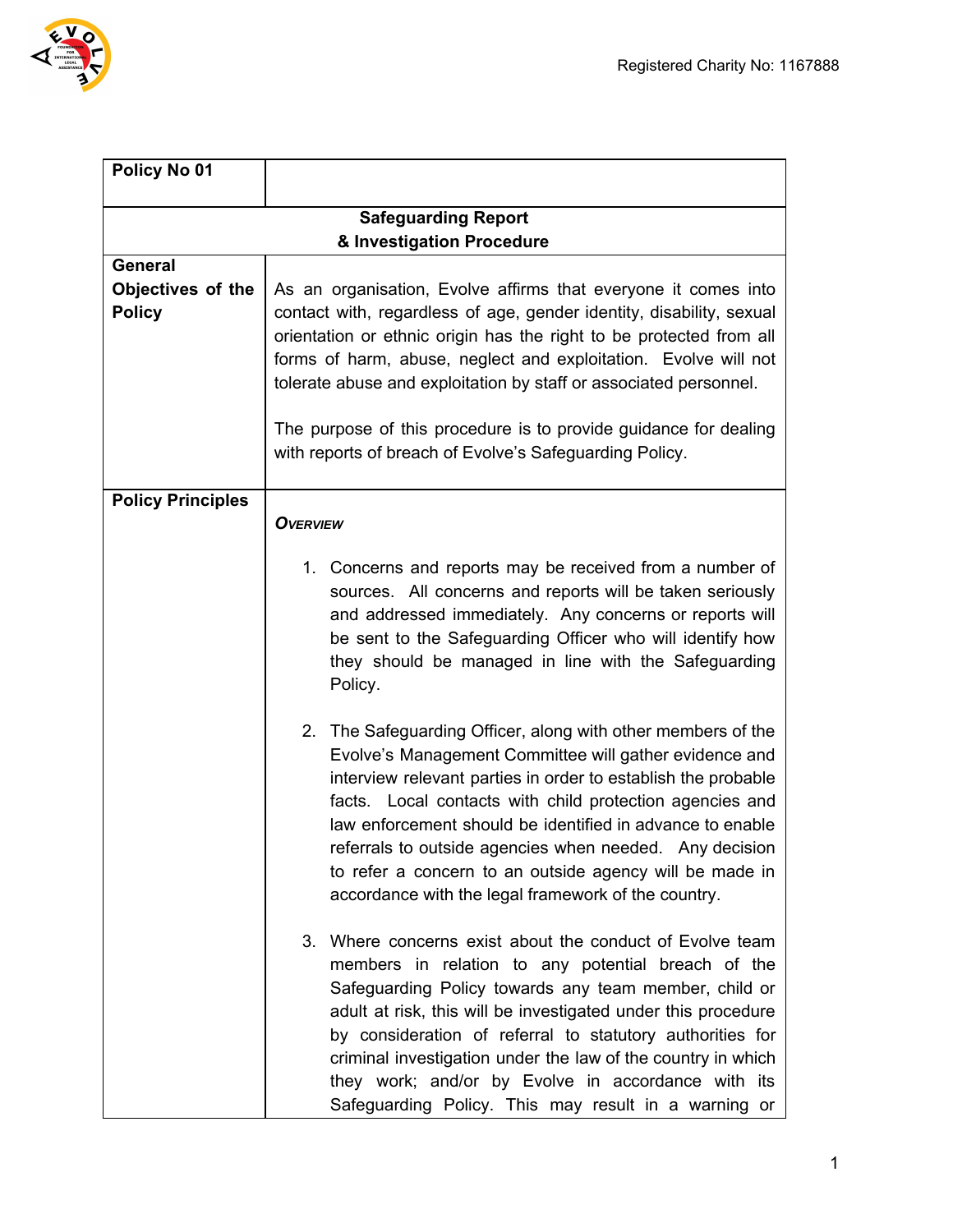

termination and/or referral to the appropriate law enforcement agency.

- 4. Be aware that if a legitimate concern about a suspected safeguarding issue is raised, which proves to be unfounded on investigation, no action will be taken against the reporter. However, appropriate sanctions will be applied in cases which are both false and malicious safeguarding accusations.
- 5. Once the incident is closed, Evolve will then make recommendations on improving the policies and practices that may have enabled the breach of safeguarding to occur, as well as on how to rebuild community trust, and on what help should be provided to minimise the harm to victims.

### *DEFINITIONS*

- 6. Evolve defines a **team member** as any member of staff, contractor, volunteer or other person carrying out work on behalf of Evolve.
- 7. Evolve defines a **survivor** as a person who has been abused or exploited, and is used in preference to 'victim' as it implies strength, resilience and the capacity to survive.
- 8. Evolve defines a **child** as anyone under the age of 18 years' old.
- 9. Evolve defines an **adult at risk** as an individual aged eighteen or over, who has needs for care and support; and is experiencing, or at risk of, abuse or neglect; and as a result of those care and support needs is unable to protect themselves from either the risk of or the experience of abuse or neglect.

### *CONFIDENTIALITY*

10. In any safeguarding reporting and investigation process, safety is paramount, and confidentiality must be protected at all stages. Identifying information about the persons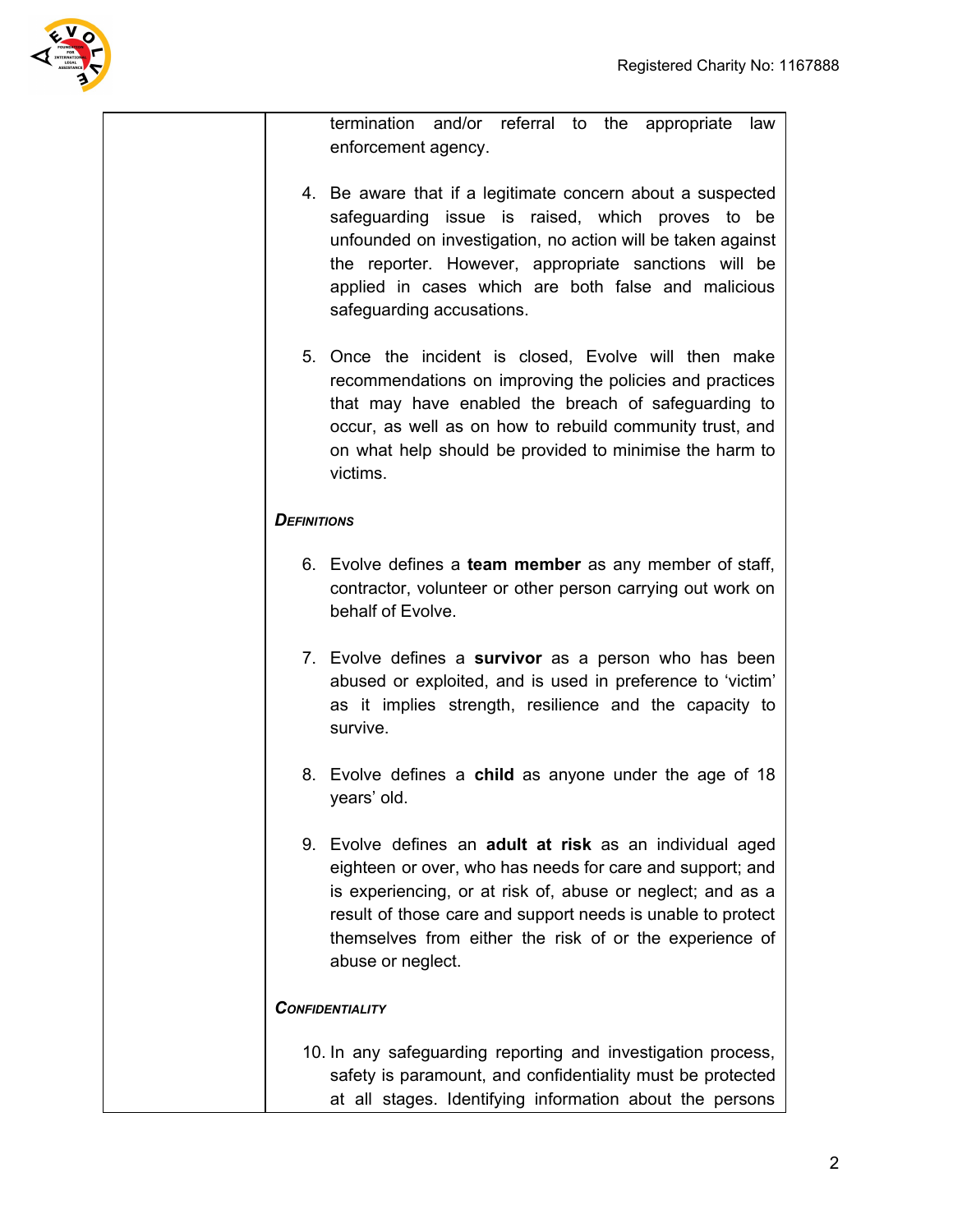

involved will be shared on a 'need to know' basis only. All disclosures will be treated in confidence. Any Evolve team member that raises safeguarding concerns will be protected as far as possible from victimisation or any other detrimental treatment if they come forward with serious concerns, provided that they have followed the whistle-blowing procedure, and provided that concerns are raised in good faith.

- 11. The subject of the complaint and all witnesses must cooperate fully and openly with internal and statutory investigations and hearings. Their confidentiality will be protected and information, which could identify them, will be shared on a 'need to know' basis only.
- 12. Evolve will take strong action against anyone who knowingly broadcasts confidential information about any safeguarding concern or incident.

# *REPORTING PROCEDURES*

## 13. **Receiving a Report**

- 13.1. Reports can reach Evolve through various routes, including a structured format such as a letter, e-mail, text or message on social media, or even in the form of an informal discussion or rumour. If an Evolve team member hears something in an informal discussion that they think may be a safeguarding concern, they should report this to the Safeguarding Officer.
- 13.2. Where a safeguarding concern is disclosed directly to the Safeguarding Officer, they will receive the report following the principles set out in the Safeguarding Policy, and specifically will:

### 13.2.1. **RESPOND** appropriately:

- a. Listen carefully to what is being said.
- b. Take what is said seriously.
- c. Only use open questions (open questions begin with words like: who, what, when, where and how. Open questions cannot be answered with a 'yes' or 'no').
- d. Remain calm.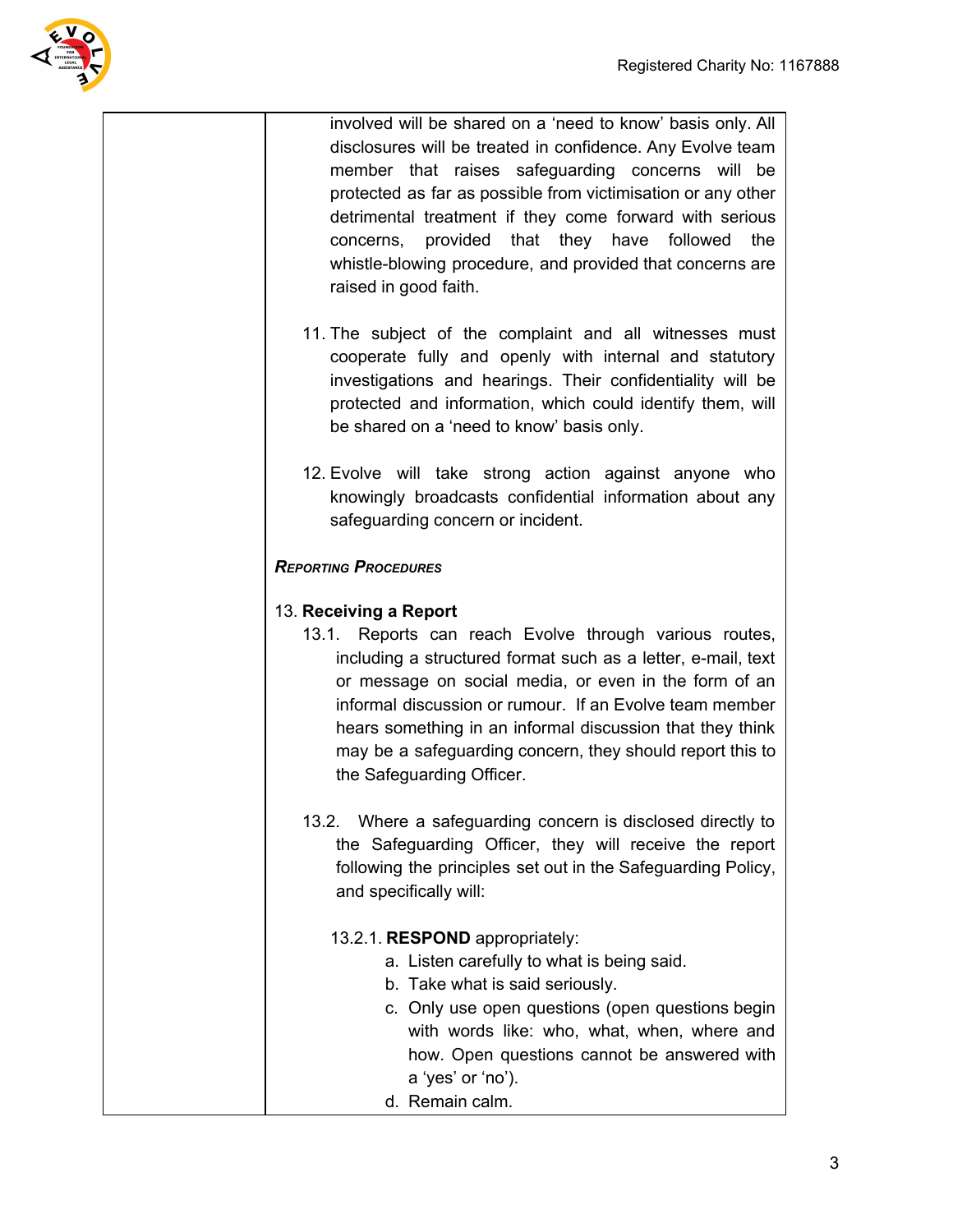

| e. Consider the person's age and level of           |
|-----------------------------------------------------|
| understanding.                                      |
| f. Check, if face to face, whether they mind you    |
| taking notes while they talk so you can make        |
| sure you capture the information accurately. At     |
| the end you can check with them that you have       |
| understood everything correctly.                    |
| g. Offer reassurance that disclosing is the right   |
| thing to do.                                        |
| h. Establish only as much information as is needed  |
| to be able to tell the Safeguarding Officer what    |
| is believed to have happened, when and where.       |
| i. Check out what the person hopes to result from   |
| the disclosure.                                     |
| j. Tell the child or adult what you are going to do |
| next.                                               |
| k. It is important that team members DO NOT do      |
| the following:                                      |
| I. Make promises that cannot be kept (e.g. that     |
| you won't share the information).                   |
| offer alternative<br>m. Make<br>assumptions<br>or   |
| explanations.                                       |
| n. Investigate the allegations independently.       |
| o. Contact the person about whom allegations        |
| have been made.                                     |
| p. Undertake a physical or medical examination.     |
|                                                     |
| 13.2.2. RECORD carefully:                           |
| a. Make some very brief notes at the time, if       |
| appropriate, and write them up in detail as soon    |
| as possible.                                        |
| b. Keep any original notes in case they are         |
| required by the statutory authorities.              |
| c. Record the date, time, place, words used and     |
| how they appeared.                                  |
| d. Record the actual words used, including any      |
| swear words or slang.                               |
| e. Record facts and observable things,<br>not       |
| interpretations or assumptions.                     |
| f. Will not speculate or jump to conclusions.       |
|                                                     |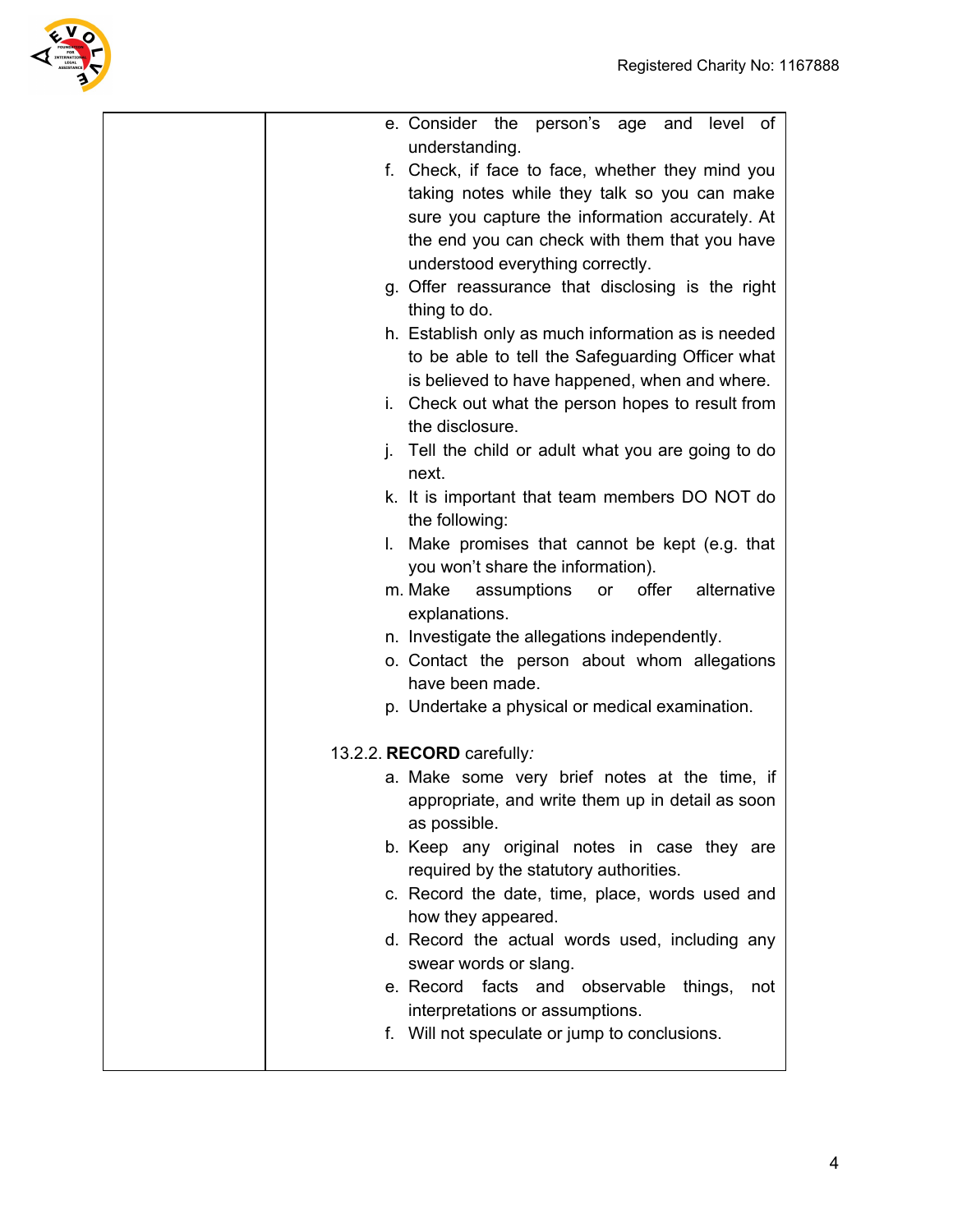

| 13.2.3. The Safeguarding Officer will document the                                                                                                                                                                                                                                                                                                                                                             |
|----------------------------------------------------------------------------------------------------------------------------------------------------------------------------------------------------------------------------------------------------------------------------------------------------------------------------------------------------------------------------------------------------------------|
| following information, using the following Incident                                                                                                                                                                                                                                                                                                                                                            |
| Report format:                                                                                                                                                                                                                                                                                                                                                                                                 |
| a. Name of person making report                                                                                                                                                                                                                                                                                                                                                                                |
| b. Name(s) of alleged survivor(s) of safeguarding                                                                                                                                                                                                                                                                                                                                                              |
| incident(s) if different from above                                                                                                                                                                                                                                                                                                                                                                            |
| c. Name(s) of alleged perpetrator(s)<br>d. Description of incident(s)                                                                                                                                                                                                                                                                                                                                          |
| e. Dates(s), times(s) and location(s) of incident                                                                                                                                                                                                                                                                                                                                                              |
|                                                                                                                                                                                                                                                                                                                                                                                                                |
| 13.3. Due to the sensitive nature of safeguarding concerns,<br>confidentiality must be maintained during all stages of the<br>reporting process, and information shared on a limited<br>'need to know' basis only.<br>This includes senior<br>management who might otherwise be appraised of a<br>serious incident.                                                                                            |
| 13.4. If the reporting staff member is not satisfied that the<br>organisation is appropriately addressing the report, they<br>have a right to escalate the report to a Trustee. The staff<br>protected against any negative<br>member will<br>be<br>repercussions as a result of any report, in line with<br>Evolve's Whistleblowing Policy.                                                                   |
| <b>14. Initial Assessment</b>                                                                                                                                                                                                                                                                                                                                                                                  |
| 14.1. The Evolve Safeguarding Officer will formalise the<br>relevant Decision Maker, which will be the Safeguarding<br>Officer except where they may be implicated in the<br>safeguarding concern.                                                                                                                                                                                                             |
| 14.2. The Decision Maker handling this report will determine<br>whether it is possible to take an investigation forward,<br>whether the reported incident represents an apparent<br>breach of the Safeguarding Policy, whether the incident<br>may involve a team member being responsible for<br>harmful behaviour or harm to others, and whether there is<br>sufficient information to follow up the report. |
| 14.3. If the reported incident does not involve a team<br>member, but represents a clear safeguarding risk to a<br>child or at-risk adult externally, the report will be<br>immediately referred to appropriate external authorities,<br>which may include police or social services in the UK,                                                                                                                |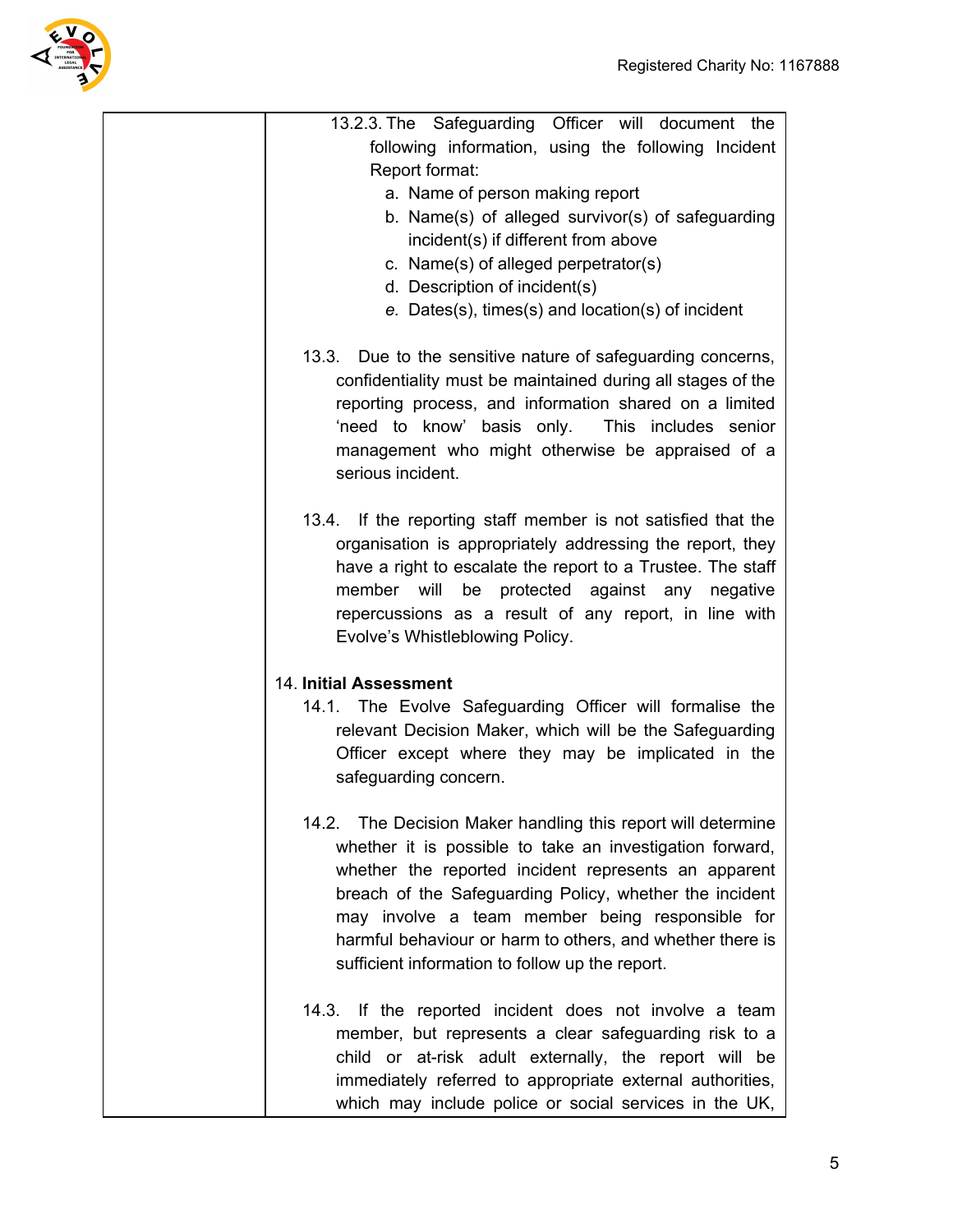

| Uganda or any other country depending on<br>the<br>circumstances involved.                                                                                                                                                                                                                                                                                                                                       |
|------------------------------------------------------------------------------------------------------------------------------------------------------------------------------------------------------------------------------------------------------------------------------------------------------------------------------------------------------------------------------------------------------------------|
| 14.4. If there is insufficient information to follow up the<br>report, or no way to ascertain this information (for<br>example if the person making the report did not leave<br>contact details), the report should be filed by the<br>Safeguarding Officer in case it can be of use in the future,<br>and to help assess any lesson learning.                                                                   |
| 14.5. If the report raises any concerns relating to children<br>under the age of 18, seek expert advice immediately. If at<br>any point in the process of responding to the report (for<br>example during an investigation) it becomes apparent that<br>anyone involved is a child under the age of 18, the<br>Decision Maker should be immediately informed and<br>should seek expert advice before proceeding. |
| 14.6. If the decision is made to take the report forward,<br>Evolve will ensure that the Decision Maker has the<br>relevant expertise and capacity to manage a safeguarding<br>case. If they do not have this expertise in-house, seek<br>immediate assistance, through external capacity if<br>necessary.                                                                                                       |
| 14.7. The Decision Maker will clarify what, how and with<br>whom information will be shared relating to this case.<br>Confidentiality will be maintained as far as possible, and<br>information shared on a need-to-know basis only. The<br>Decision Maker will decide which information needs to be<br>with which stakeholder, acknowledging<br>shared<br>that<br>stakeholder information needs may vary.       |
| The Decision Maker will check any obligations on<br>14.8.<br>informing relevant bodies when a safeguarding report is<br>received, including (but are not limited to):<br>14.8.1. Funding organisations;<br>14.8.2. Umbrella bodies/networks;<br>14.8.3. Statutory bodies (such as the Charity Commission<br>in the UK).                                                                                          |
|                                                                                                                                                                                                                                                                                                                                                                                                                  |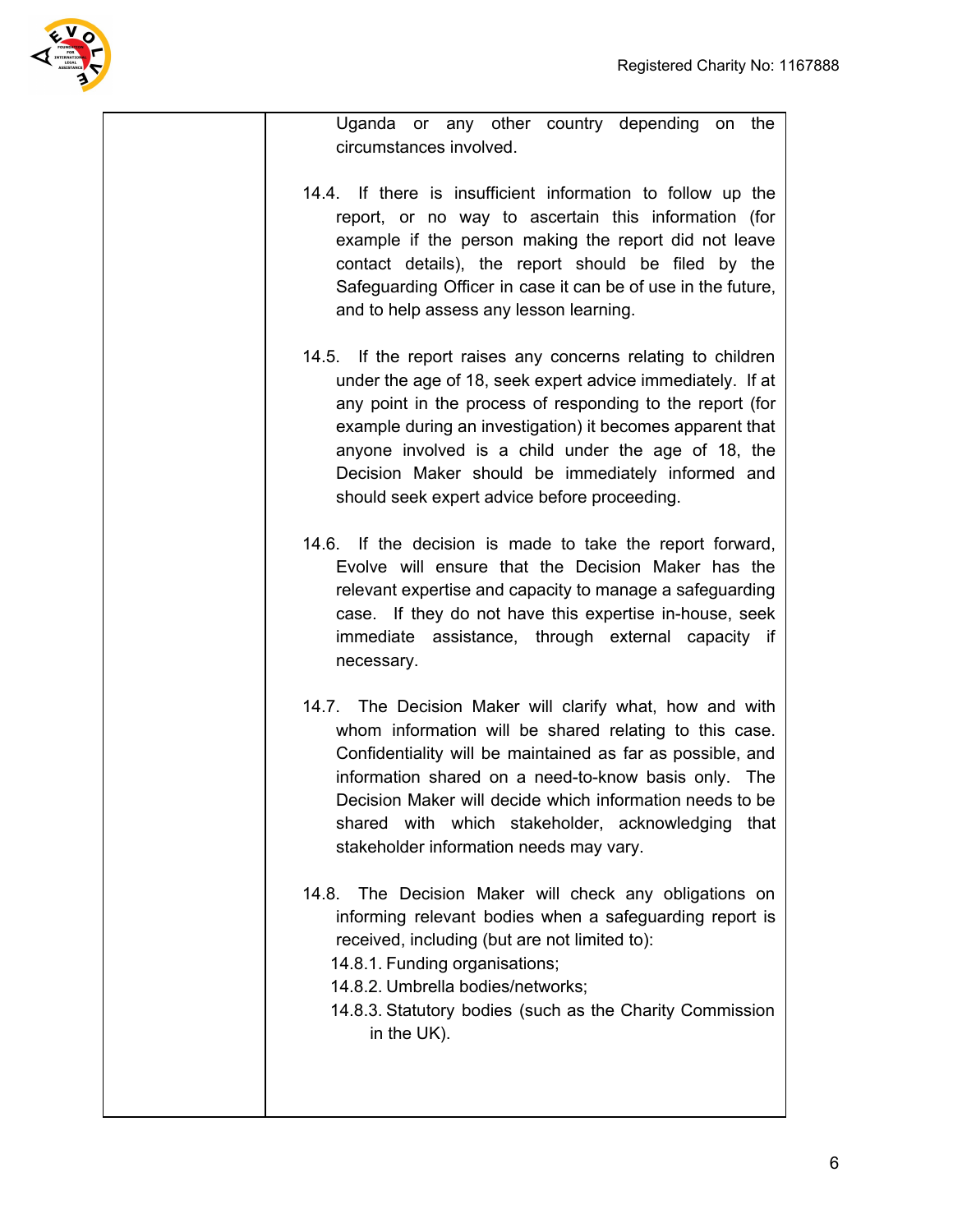

| 15. Case Management                                                                                                                                                                                                                                                                                                                                                                                                                                |
|----------------------------------------------------------------------------------------------------------------------------------------------------------------------------------------------------------------------------------------------------------------------------------------------------------------------------------------------------------------------------------------------------------------------------------------------------|
| 15.1. The Decision Maker is the Safeguarding Officer who<br>should be a senior staff member, not implicated or<br>involved in the case in any way. If the Decision Maker is<br>implicated or involved, the Decision Maker should be a<br>Trustee.                                                                                                                                                                                                  |
| 15.2. If the report alleges a serious safeguarding violation,<br>the Decision Maker will consider holding a case<br>conference, to potentially include:<br>15.2.1. The Decision Maker;<br>15.2.2. The person who received the report<br>15.2.3. A trustee<br>15.2.4. Any external safeguarding adviser (or equivalent);                                                                                                                            |
| 15.3. The case conference should decide the next steps to<br>take, including any protection concerns and support<br>needs for the survivor and other stakeholders (see<br>below).                                                                                                                                                                                                                                                                  |
| 15.4. The Decision Maker will ensure that all Trustees are<br>kept updated on any such decisions or discussions taken<br>at the case conference.                                                                                                                                                                                                                                                                                                   |
| 16. Provision of Support<br>16.1. The Decision Maker will provide appropriate support to<br>the survivor(s) of safeguarding incidents, provided as a<br>duty of care even if the report has not yet been<br>investigated. Support could include (but is not limited to):<br>16.1.1. Psychosocial care or counselling;<br>16.1.2. Medical assistance;<br>16.1.3. Protection or security assistance (for example<br>being moved to a safe location). |
| All decision making on support should be led and<br>16.2.<br>informed by the survivor.                                                                                                                                                                                                                                                                                                                                                             |
| 17. Assessing Risk<br>17.1. For reports relating to serious incidents, the Decision<br>Maker will undertake an immediate risk assessment to<br>determine whether there are any current or potential risks<br>to any stakeholders involved in the case, and develop a<br>mitigation plan if required.                                                                                                                                               |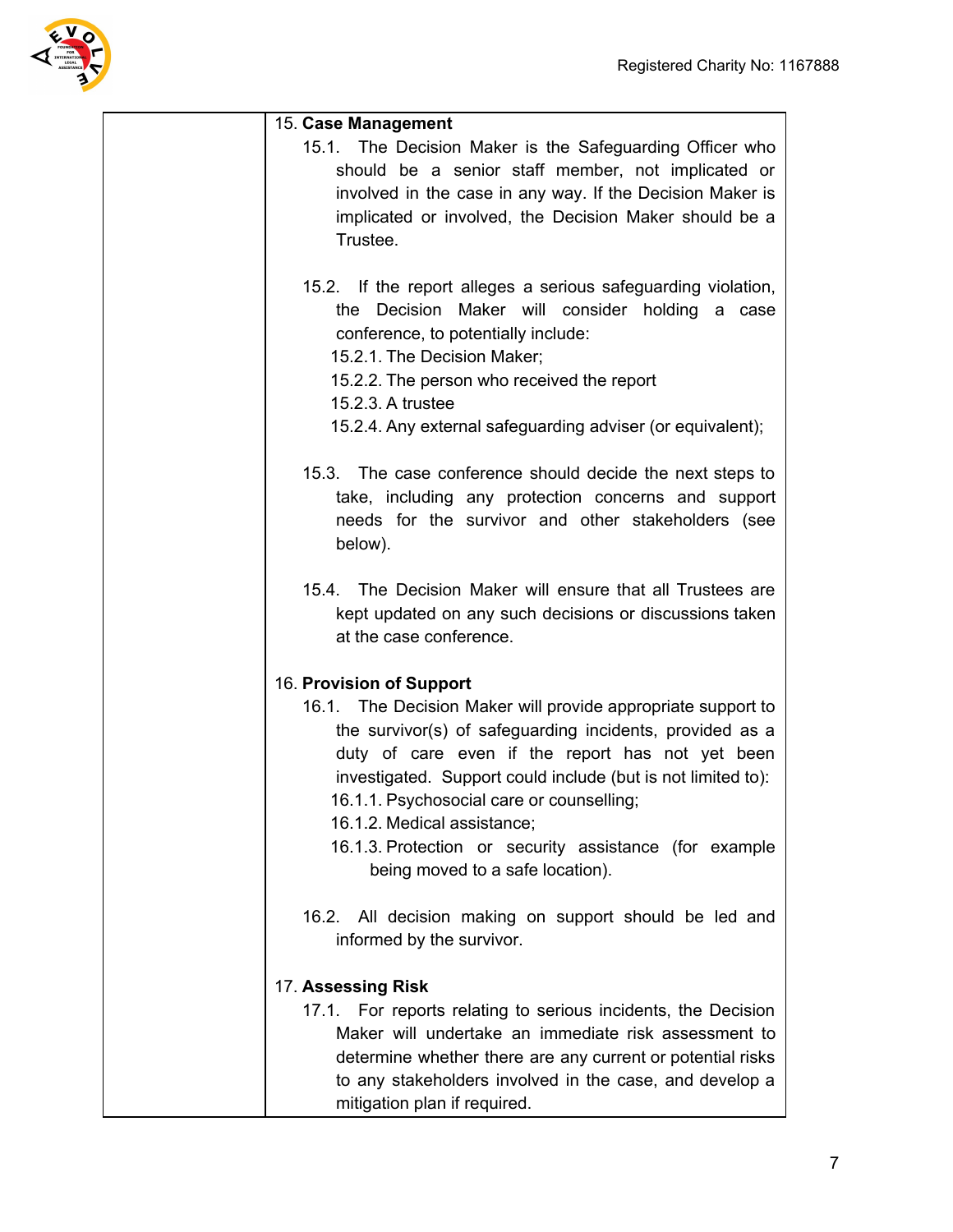

17.2. The Decision Maker will continue to update the risk assessment and plan on a regular basis throughout and after the case as required. 18. **Decision on Next Steps** 18.1. The Decision Maker will decide on the relevant next steps, including but not limited to: 18.1.1. No further action (for example if there is insufficient information to follow up, or the report refers to incidents outside the organisation's remit) 18.1.2. Investigation is required to gather further information 18.1.3. Immediate warning or termination if no further information needed 18.1.4. Referral to relevant authorities 18.2. Evolve has a duty of care to protect anyone who comes into contact with any aspect of the programmes from harm. Where the report concerns associated personnel (for example contractors, consultants or suppliers), the Decision Maker will decide on appropriate next steps, for example to terminate a contract with a supplier based on the actions of their staff. 18.3. If an investigation is required and Evolve does not have internal capacity, the Decision Maker will identify resources to conduct the investigation, and determine which budget this will be covered by. 19. **Investigation Outcomes** 19.1. The Decision Maker will decide based on the information gathered in the investigation report. Decisions relating to a team member should be made in accordance with **Evolve's Code of Conduct.** 19.2. If at this or any stage in the process criminal activity is suspected, the case should be referred to the relevant authorities, including police or social services in the UK, Uganda or internationally, unless such a report may pose a specific risk to anyone involved in the case. In this case, the Decision Maker together with other senior staff will need to decide how to proceed. This decision should